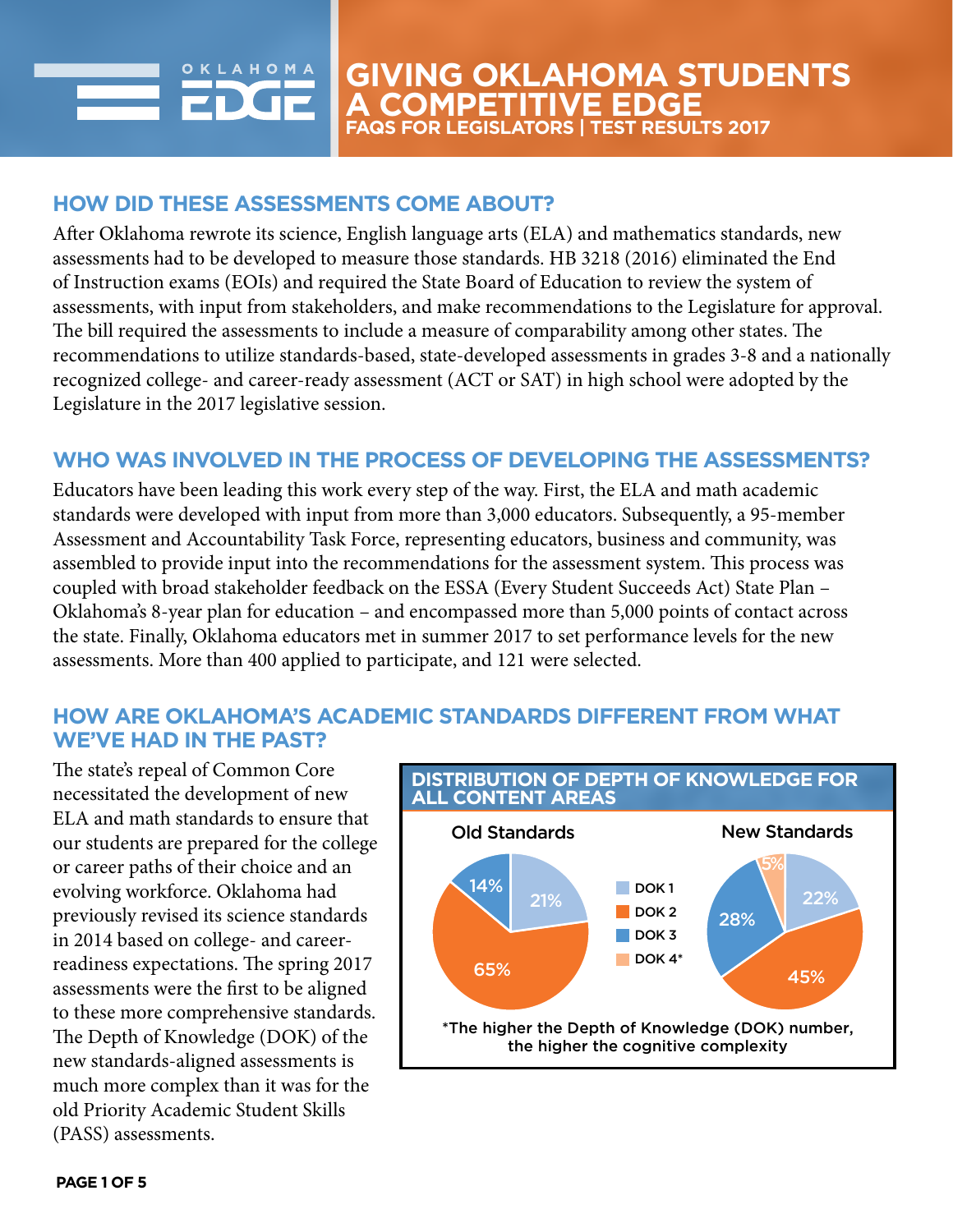## **WHY ARE OUR ACADEMIC STANDARDS EMPHASIZING COLLEGE AND CAREER PREPARATION?**

In 2015, 46 percent of jobs in Oklahoma were available to those with only a high school diploma. That percentage is projected to shrink to 23 percent by 2025 – a 50-percent reduction in available jobs for students who do not pursue education beyond high school. Of the new jobs created since 2008, **only 1 percent** went to those with a high school diploma or less. We must prepare our students for their future, not our past.

## **WHY DO WE NEED TO COMPARE OKLAHOMA STUDENT PERFORMANCE TO NATIONAL ASSESSMENTS LIKE NAEP, ACT AND SAT?**

For many years, our state has only compared Oklahoma students to Oklahoma students. To ensure that our students are nationally and regionally competitive, our assessments must be measured against a national yardstick. As a result, we will now have a clear-eyed view of the status of Oklahoma students compared against national criteria, which will better position them for postsecondary success. Additionally, a more meaningful and aligned assessment and accountability system will better focus school efforts toward growth and improvement.

# **HAS SOMETHING ABOUT THE PERFORMANCE-LEVEL DESCRIPTORS CHANGED?**

Previous assessments and performance-level descriptors did not accurately reflect student progress. Some families accustomed to seeing their children in the *Proficient* or *Advanced* categories may find it difficult to understand why they now appear in a lower performance band. It is important for a child's knowledge and skills to be a clear reflection of learning that positions him or her for success beyond high school.

While current law requires using the descriptors A*dvanced, Proficient, Limited Knowledge* and *Unsatisfactory* for student assessment results, terms such as *BASIC* for *Limited Knowledge* and *BELOW BASIC* for *Unsatisfactory* better describe the performance bands. *Basic* is an indication that students have basic skills but are still working toward being on track for college and career readiness. Their skills are still developing. Students in the traditional *Unsatisfactory* category have beginning or emerging skills, better understood as *Below Basic*. The *Proficient* performance band now indicates a student as early as third grade is on track to being college and career ready. These descriptors, which correspond to those used by NAEP, acknowledge students' progress and indicate that they are able to achieve growth.

The new accountability system builds from the belief that all schools can improve and all children can grow. To give our students a competitive edge, we must not be satisfied with *Basic*; the goal remains to help all students grow and move toward *Proficient*. Now that Oklahoma has strengthened its academic standards and aligned its assessments to national benchmarks like ACT, SAT and NAEP, this year represents **a total reset, and scores cannot be compared to those in previous years.**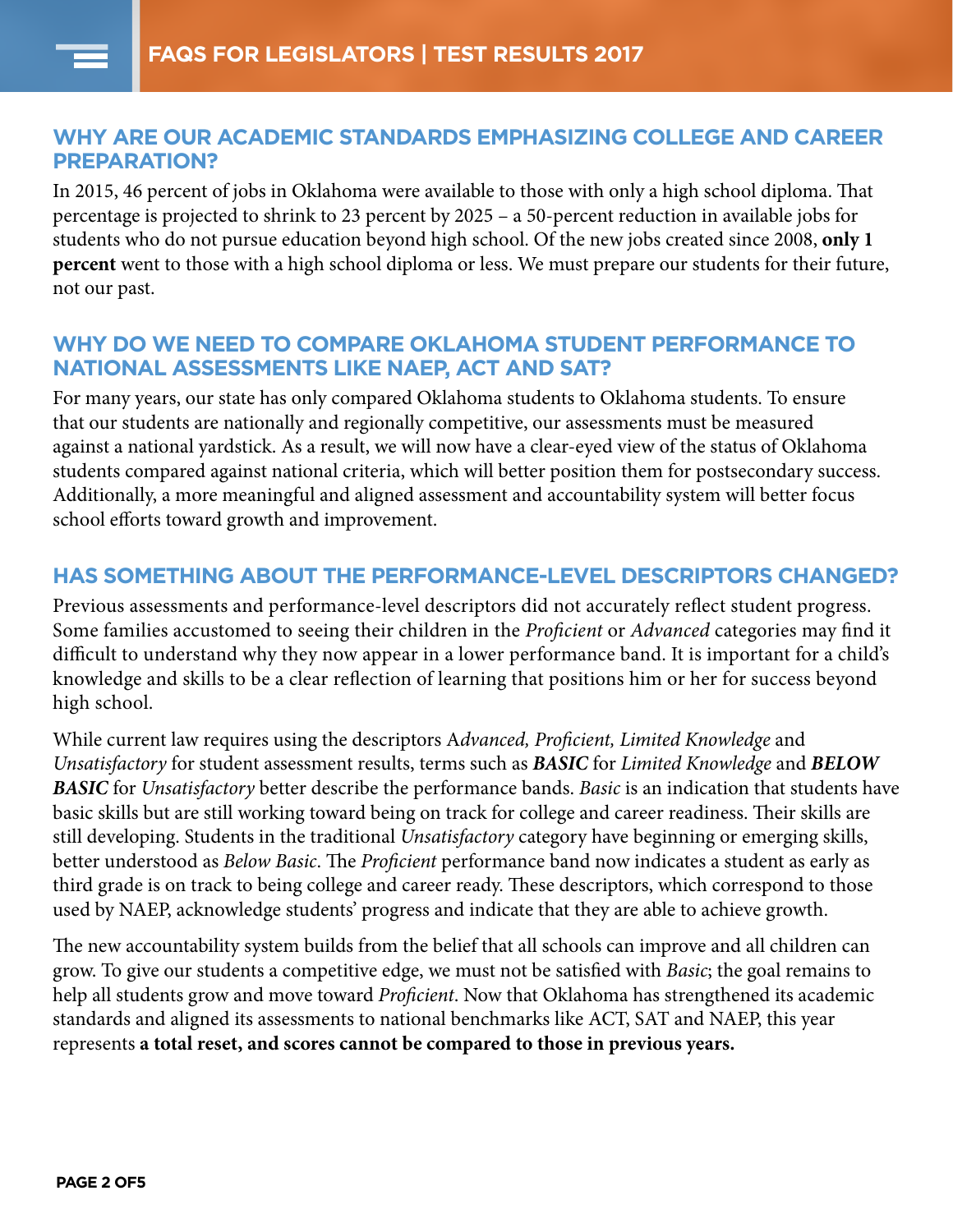#### **WHY DID PERFORMANCE EXPECTATIONS CHANGE?**

These revised performance levels may feel like a big change, but in reality, our students' performance hasn't changed – our expectations of them have changed now that we have aligned our standards and assessments with SAT, ACT and NAEP to ensure that proficiency indicates college and career readiness.

#### **HOW CAN I HELP FAMILIES IN MY DISTRICT UNDERSTAND THEIR CHILD'S PERFORMANCE?**

Oklahoma has reset its assessments for two reasons: first, to develop great thinkers, problem-solvers and innovators so that our students can succeed in college or career and compete for the best jobs of the future, and second, to save families college tuition dollars (\$22 million a year) by reducing remediation rates.

We cannot afford to delay academic conversations about college and career readiness until a student's junior or senior year. With this new, nationally comparable system of assessments, we will have an understanding of whether students are on track for college and career as early as elementary and middle school and will have time to adjust their trajectory as needed.

These scores do **not** indicate that students are less smart or that teachers, districts or schools are less effective. They **do** reflect student performance against a national yardstick and the job market's increased expectations. Our children, teachers, schools and communities must pull together to support and encourage each other as we work together to give our students a competitive edge.

#### **WHAT ARE THE FEDERAL REQUIREMENTS ON TESTING?**

The federal Every Student Succeeds Act requires annual assessments in English language arts and math in grades 3-8 and once in high school. Science must also be assessed once in elementary, middle and high school.

## **HOW COULD A STUDENT SCORE** *UNSATISFACTORY/BELOW BASIC* **ON THE 3RD-GRADE ELA ASSESSMENT AND STILL MEET RSA CRITERIA?**

It is important to clarify that the end goal for the 3rd-grade Reading Sufficiency Act (RSA) is different than the end goal for the 3rd-grade English language arts assessment. To meet RSA criteria, students must be able to demonstrate basic 3rd-grade reading skills. However, achieving *Proficient* on the 3rd-grade ELA assessment means a student is "on track" to be college and career ready without need for remediation after high school.

To determine if a student met RSA criteria, only the reading portion of the 3rd-grade ELA assessment is used. The reading portion is defined by state law as reading comprehension and vocabulary, which refers to Standards 2 and 4 of the Oklahoma Academic Standards (see 3rd-grade standards here: http://bit.ly/2j3o881). The 3rd-grade ELA state assessment measures five standards altogether. Therefore, a student may have scored well on Standards 2 and 4 for RSA but had lower scores on the remaining three standards, resulting in a lower overall score. Students might also be able to meet RSA criteria by demonstrating basic reading skills on Standards 2 and 4 but not be able to show that they are on track to be college and career ready on the complete 3rd-grade ELA assessment in those areas.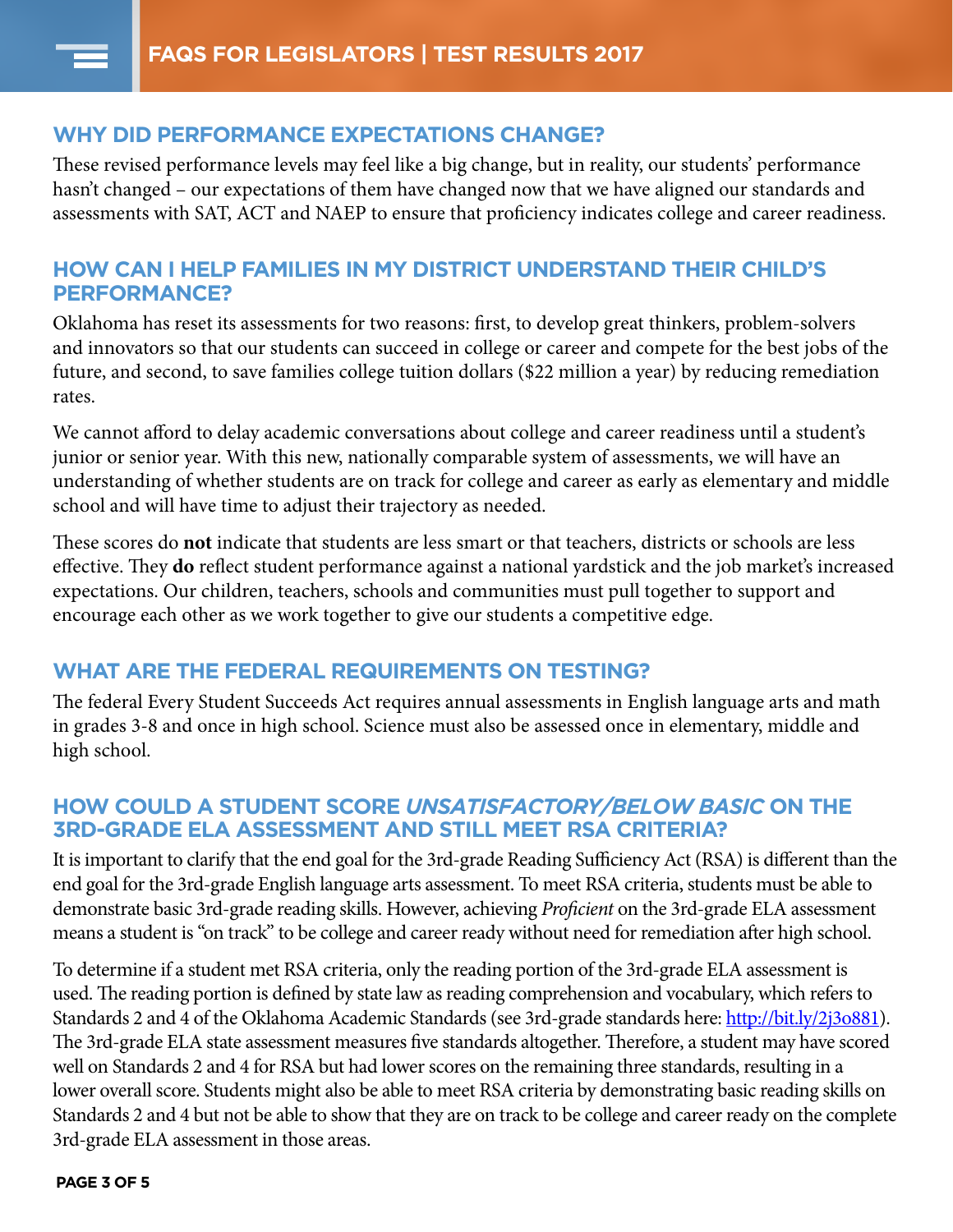#### **HOW DOES THE NEW ASSESSMENT SYSTEM AFFECT THE 8TH-GRADE DRIVEN TO READ LAW?**

State law requires that a student demonstrate a satisfactory reading ability at the 8th-grade level to apply for a driver permit or license. Considering the complexity of the new assessments, scores of *Limited Knowledge/Basic* or above meet this requirement. Although students scoring *Limited Knowledge/Basic*  are not on track for college and career readiness, this score indicates that students have attained basic comprehension, thereby meeting the legal requirement of satisfactory reading ability at the 8th-grade level.

### **WILL STUDENTS WITH DISABILITIES TAKE THE COLLEGE- AND CAREER-READINESS ASSESSMENTS?**

All students enrolled in the 11th grade will participate in the College and Career Readiness Assessment (CCRA) for the 2017-18 school year, which includes either the SAT or ACT plus writing, except students participating in the Oklahoma Alternate Assessment Program (OAAP). Both the SAT and ACT require schools to request appropriate accommodations for students with a documented need. Accommodation needs should be addressed during the development of the grade 11 student's Individualized Education Program (IEP)/Section 504 or through the amendment process as necessary.

## **WHY IS SCIENCE ASSESSED SEPARATELY?**

The SAT does not offer a science component. Federal regulations require that we assess science in high school once in grades 10-12. Because the ACT assesses only science reasoning skills, it does not meet the federal accountability requirement. As a result, we must administer an independent science test, but it will be taken within the same April testing window as the SAT or ACT. For more information about the grade 11 science assessment, visit [http://tinyurl.com/oksciupdate.](http://tinyurl.com/oksciupdate)

## **DOES THAT MEAN STUDENTS WILL BE EXEMPT FROM THE SCIENCE PORTION OF THE ACT?**

No. If a district chooses ACT, then students must take the entire ACT for their scores to be valid for postsecondary purposes.

## **WHY DO STUDENTS WHO DO NOT PLAN TO GO TO COLLEGE NEED TO TAKE THE SAT OR ACT IN GRADE 11?**

These assessments provide valuable indicators of career readiness. The definition of career readiness has shifted as entry-level careers continue to evolve to include greater expectations of technical skills. Students who do not plan to attend college immediately after graduation still need to be prepared for a career, internship, trade or technical school. For more information about how Oklahoma is rethinking the role of assessment and the needs of 21st-century students as they transition out of high school, visit [http://engage.](http://engage.ok.gov/transitioning-to-oas/) [ok.gov/transitioning-to-oas/.](http://engage.ok.gov/transitioning-to-oas/)